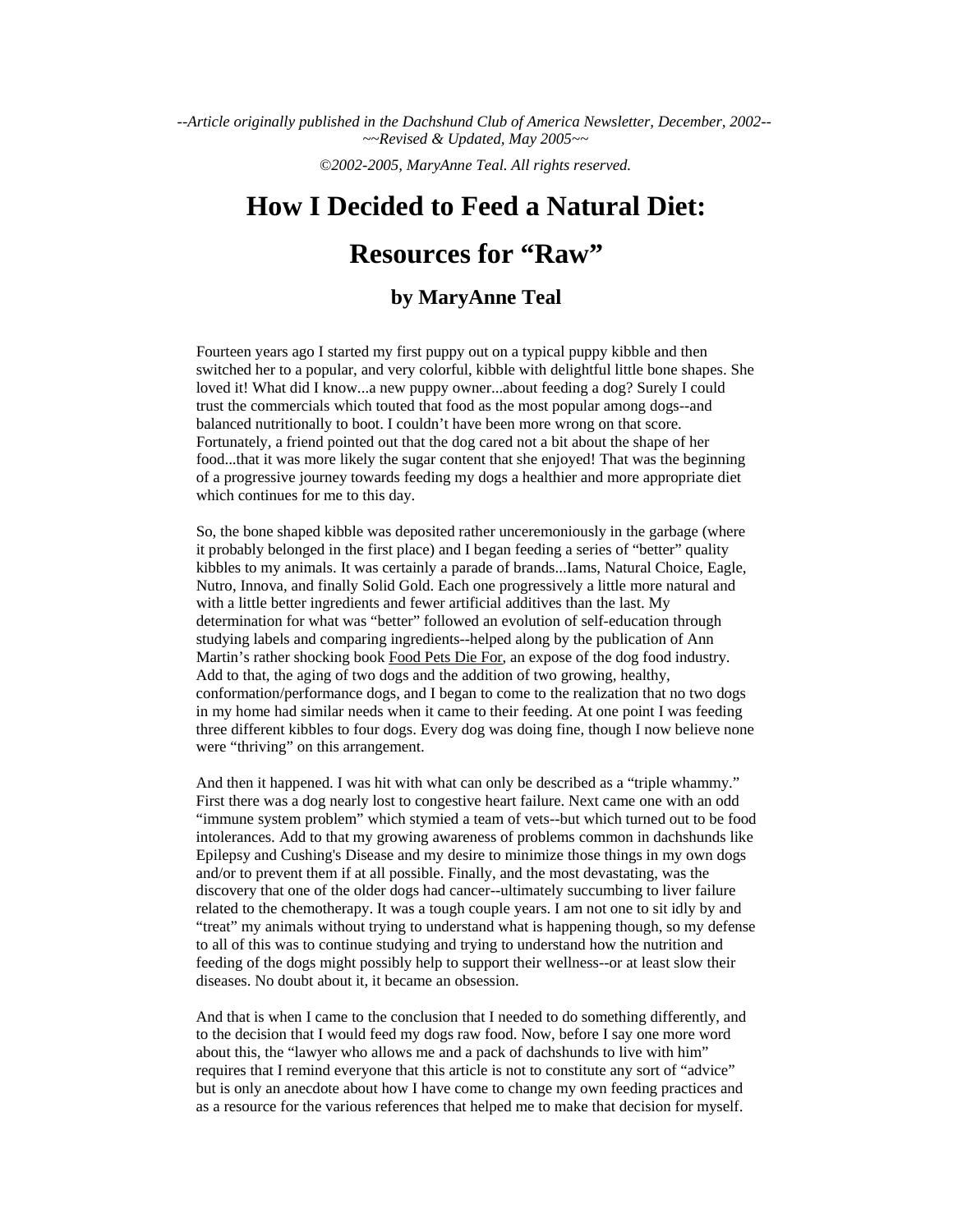It should not be considered to be veterinary advice, and the reader should be cautioned that if they use it as such, it should be with the advice of their own vet and/or at their own risk. In fact, I care not at all if anyone switches to this way of feeding after reading this article. I do care that they begin to pay closer attention to what their dogs are eating, and perhaps find easy ways of improving upon that.



#### **What's BARF? And why would I want it in my kitchen??**

BARF is an acronym which stands for "bones and raw food" or "biologically appropriate raw food," an approach to feeding domestic carnivores which has been popularized primarily by Australian veterinarian, Ian Billinghurst. It has come to stand for, strictly, the approach which Billinghurst himself espouses, but is a term used interchangeably by most people to mean "raw" or "natural" feeding. Most agree that it is an effort to recreate (at least in part) a canine carnivore's evolutionary diet of carcasses and some small amount of vegetation. Many writers support this diet, but few agree exactly how it should be implemented which for me was one of the major stumbling blocks to doing it with my own dogs. I also could not come to grips with the idea that I would be feeding bones to the dogs (which we have all been cautioned against) and that I'd be feeding raw meat- replete with E. Coli and Salmonella. I just didn't know if that was the way to go.

#### **Overcoming the Hurdles**

So, what changed my mind? Simple, careful study. First, this type of diet is not new. Dogs have been eating this way for tens of thousands of years. They have a digestive system which is different than a human digestive system--so we cannot (once again) anthropomorphize our pets and feed them the same way we do ourselves. Actually, that is exactly what we have done by feeding them kibble, which was developed much in the same way as the TV dinner! Kibble was the result of a need for a market for the waste products of other industry: 4-D meats ("4-D" refers to animals which are dead, dying, diseased or disabled, commonly sold and rendered for pet food) unfit for human consumption, grain waste, beet pulp from the sugar industry, yeast and rice from brewing to name a few. None of this waste is suitable for canine consumption any more than human consumption, but it could be cooked and extruded into a product made palatable by spraying with recycled fat (left from the restaurant industry). It became a sort of "fast food" for dogs. It is a convenience product not unlike that burger meal that you "could" eat every day...but heaven help your overall state of wellness if you did!

First and foremost, I found that one of my girls has an extreme intolerance to both wheat and corn...grains very commonly found in many dog foods. Just start reading the labels to find out how common. This was the principle reason that I started looking to change my feeding practices. A very good resource for comparing ingredient labels are the Dog Food Comparison Charts (see web references) which list nearly any dog food that you could possibly want to study. When it was discovered that wheat and corn were to be avoided, it was a fairly simple task to look through the lists until I found foods which didn't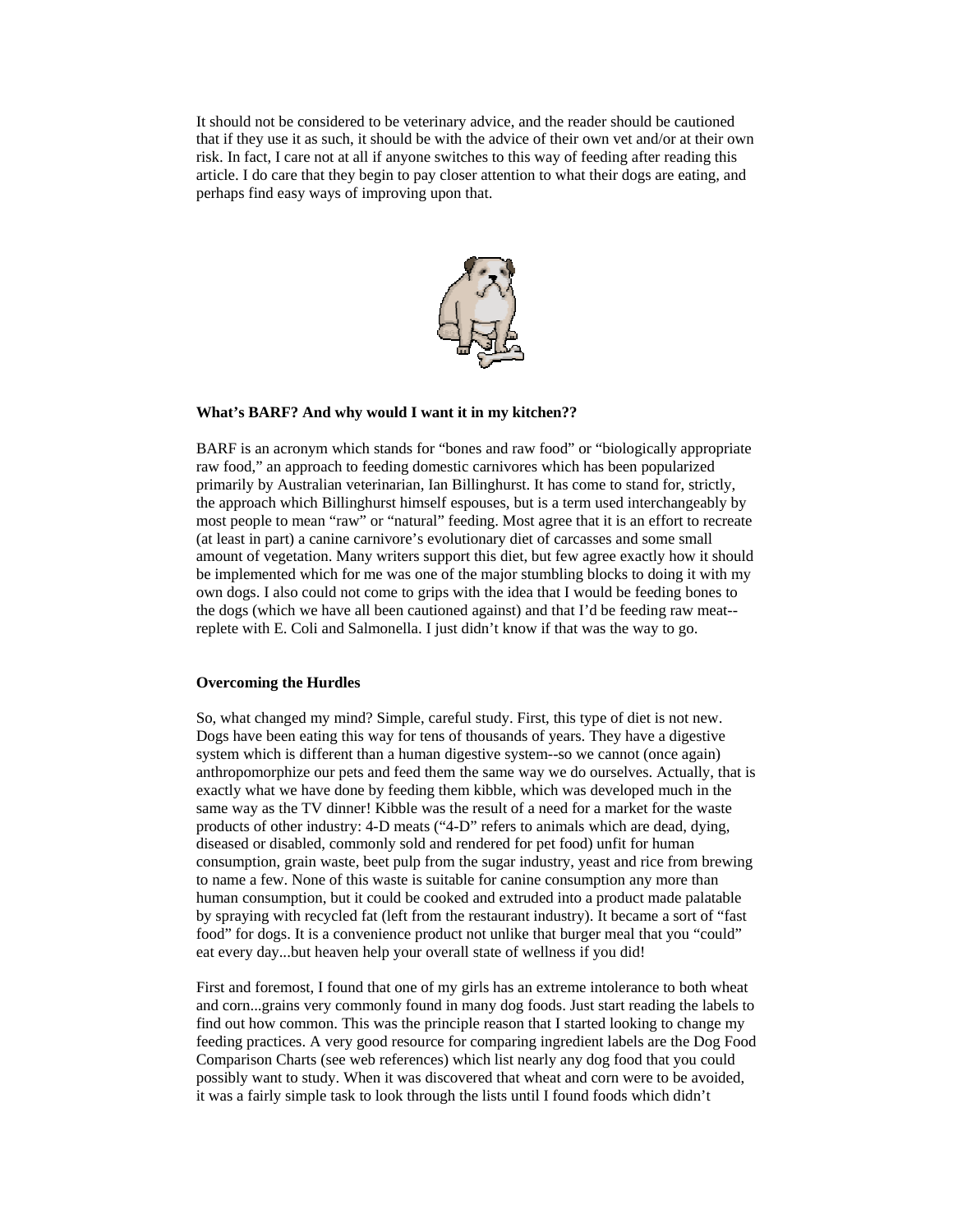contain these items (though this resulted in a very short list of available kibbles). I should note here that these two grains are at the top of a list of approximately ten allergens which are common in both canines and people. Most interesting is that in reading information on canine epilepsy, thyroid problems, cancer, and other disorders such as Cushing's and Addison's Disease, grains are also implicated in all of these areas. Add in the potential for Bloat (another dachshund disorder) where research is yet again implicating grain as a possible cause, and I began to question grain based (kibbled) diets at all.

Canines do not process complex carbohydrates (grain) like humans do. "Carbo loading" results in the buildup of lactic acid in a dog. They can tolerate some grain, but not the larger amounts found in most commercial kibbles. The grain found in dog food is often that rejected for human consumption due to mold or other problems. In addition, canine saliva does not contain amylase--an enzyme necessary for the digestion of carbohydrates. This places an additional burden on the pancreas to produce enzymes. Unable to keep up with demand, the pancreas becomes inflamed, producing excess cortisol and leading to other disorders such as Cushing's, allergies, and "leaky gut syndrome." Cushing's dogs and dogs with thyroid disorder are overly sensitive to cortisol and may be prone to seizures. Epileptic dogs are frequently moderated successfully by removing grain from the diet. It began to appear as a cyclic picture, with many of the disorders common to dachshunds related directly to the feeding of grain.

#### **Dogs don't use Hibachis**

So, why not cook the food? Why raw? Well, laziness for one. I don't cook for myself every day--and am eating a Hot Pocket as I write this article--so I couldn't see myself doing that for my dogs either. When food is cooked, much of the nutritional benefit of vitamins, enzymes and amino acids is lost. Fresh foods contain intact enzymes and are less irritating to the dog's intestinal tract. There is much less stress on liver and kidney function. There is much less waste (fecal matter) since the food is much more bioavailable to the dog. It is the way a dog is "designed" to eat. I knew that the direction I was heading was raw...I just had to get past some of the other hurdles. All I knew at this point was that the kibble had to go.

#### **Bacteria and Bones**

Next in my mind was the idea of contaminated meat. There is no doubt about it, dogs can get sick from Salmonella and E Coli, but not usually if they are healthy with reasonably sound immune systems. First, the digestive system of a dog is much more acidic and quite a fair amount shorter than a human's, so the risk is much lower. Also, let's face it...I'm going to be indelicate here...dogs lick butts. There. I've said it. And I had a "poop" eater in my house too...Eeeew! Yuck! And yet somehow, they were rarely sick- at least not from eating something unsavory. Cooked food is not natural for dogs. Their organs were designed to process raw food...and raw food will make the animal healthier. A certain amount of exposure to simple bacteria actually helps an animal (or a person, for that matter) become more resistant to minor immune system challenges. A good number of the "super bacteria" that are becoming more prevalent are due to the fact that we are so busy protecting ourselves and our dogs from "normal" bacteria, that we are no longer able to fight even minor challenges with our now weakened immune systems. Some writers do encourage utilizing a noncommercial source of meat since most of the pathogens are actually introduced by way of the commercial raising, butchering, and processing of the product. Others suggest lightly cooking or rinsing the meat with dilute bleach or grape seed extract to at least kill any surface contamination. That is something that is certainly up to the individual. I have decided, since there is no clear evidence that "washing" meat is effective in removing anything but surface contamination, to trust my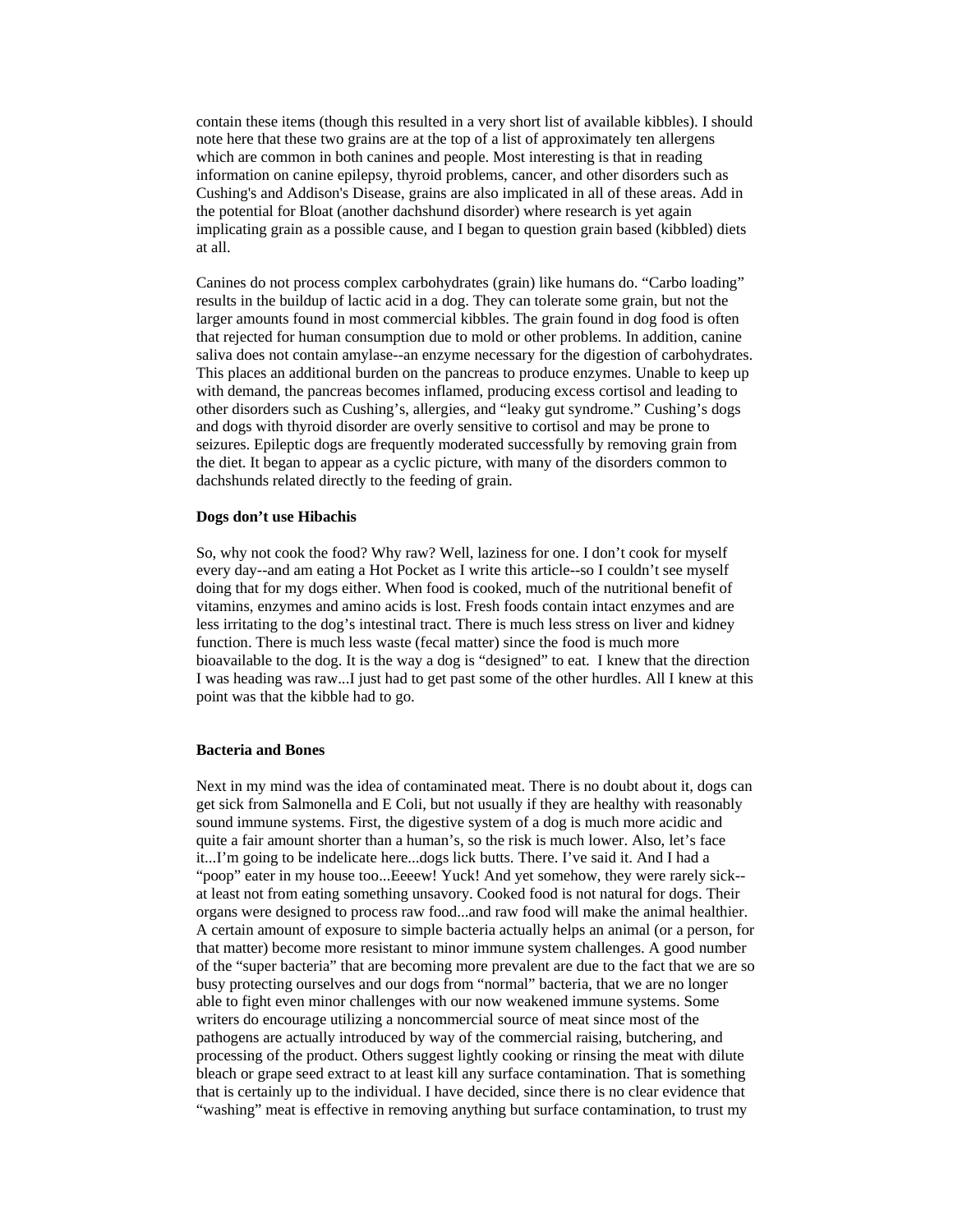human grade meat source (the grocery store) and to continue to practice safe meat handling as I would for my own two-legged family.

Then there were the bones... This was perhaps the toughest hurdle I faced. I just couldn't see myself feeding the dachshunds bones. In actual fact, a dog is capable of eating whole carcasses--digesting most of the animal, and eliminating the fibrous fur and feathers. Digested bone passes through as small pieces, for the most part, with relative ease by most dogs. None of my dogs have difficulty with bone, though I do stick with smaller, non-weight bearing bones for their feeding. Many raw feeders actually feed ground bone, or supplement with crushed eggshell as the calcium source rather than risk a potential problem with whole bones.

I would be lying if I said there were no problems with feeding bones. Some dogs have difficulty digesting them, although enzymes and probiotics help. Larger "recreational" or "dinosaur" bones can break teeth (I don't use them). Some dogs have difficulty passing a harder "bone" stool--usually mediated by adding fiber or more meat to the diet. Owners occasionally foul the works by mixing kibble with bones. The digestion times for both is dramatically different and this can and does cause problems. Feeding bone is certainly something that I considered for a long time before deciding to do it.

I eased my transition to feeding raw, by this time, by using a mixture of raw meat with their premium kibble but no bone (dried crushed eggshell sufficed). The diet I used was designed by a canine nutritionist. It was easy--and the dogs loved the whole food additions in their meals. It didn't take me long to ditch the kibble altogether, since the portion was so small, and to begin feeding raw food in earnest. I still wanted to feed bone though, as I had read Ian Billinghurst's second book by this time (Grow Your Pups With Bones), and found his arguments in favor of a bone based diet compelling.

Billinghurst feels that most commercial diets for dogs are providing calcium supplementation that is way over what they should be having and in an unnatural way. This in turn is responsible for the many skeletal disorders we are seeing in dogs (especially the larger breeds). His opinion is that if dogs are fed the way they would eat in the wild (that is, bones and raw meat) they would not have the number of problems with hip dysplasia, OCD, etc. that seem to be currently epidemic in many breeds. Look too at the Belfield studies on Vitamin C and Hip Dysplasia, and you will find another instance of dietary mediation of this condition. Since natural feeding is so flexible (you can control how much of certain natural vitamins and minerals your animal receives) you can be sure that they are receiving extra naturally occurring vitamins (especially C, from the added vegetable matter) and other nutrients and enzymes that they might not be getting from highly processed kibble.



#### **To Grind, or Not to Grind...**

I have to admit, I tried grinding the bones...and nearly burned out an expensive mixer in the process. (That would not have gone over well with "the lawyer that lets me keep dachshunds and who bought the mixer.") Oh sure, I could buy a commercial grinder, but I found instead a book called Raw Meaty Bones (Promote Health) by Tom Lonsdale, another Aussie vet, which convinced me I didn't have to. Lonsdale espouses essentially the same sort of diet as Billinghurst, except that his is one that is a bit more basic. Lonsdale feels that the dog needs whole carcasses--or for the average dog owner, larger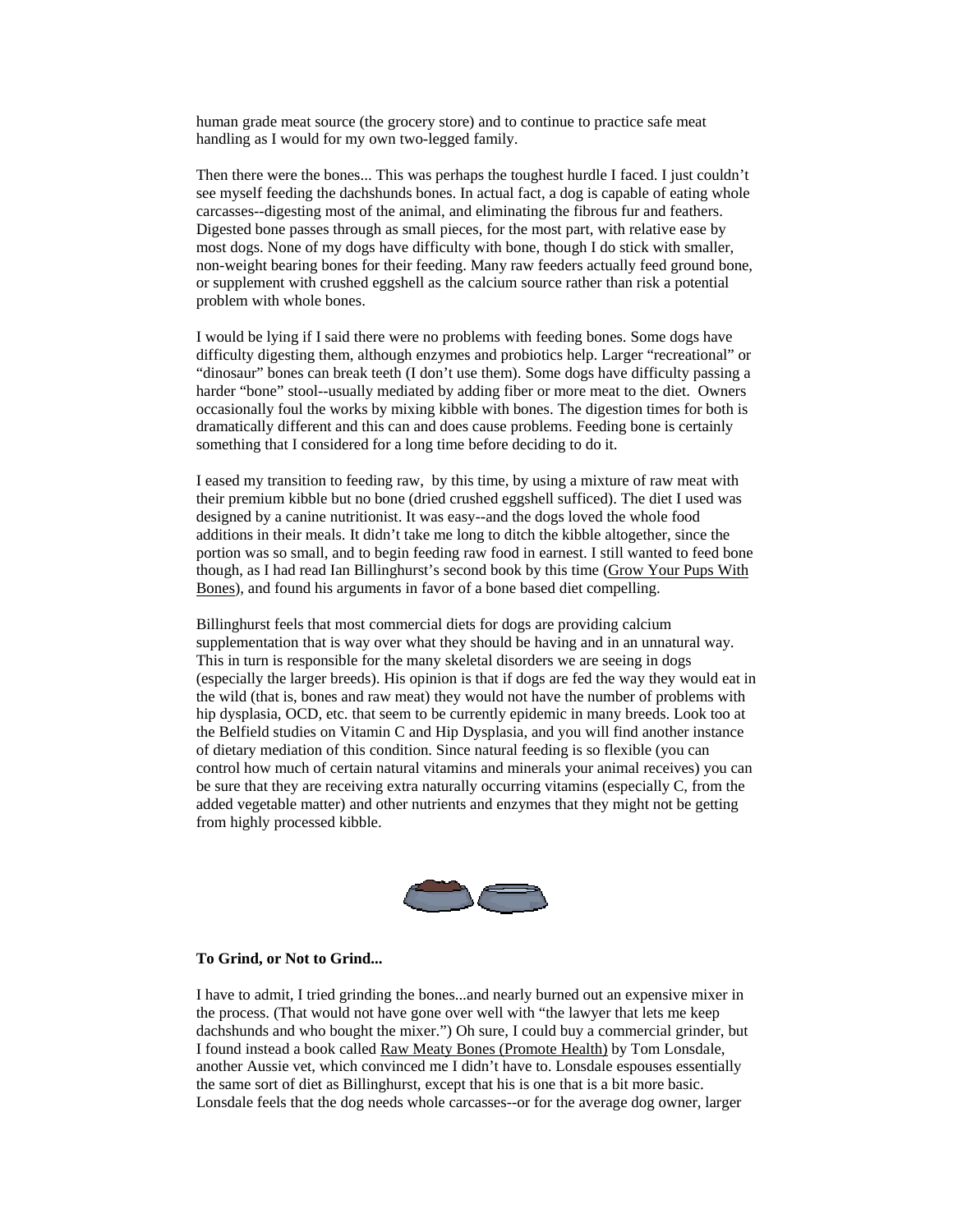meaty bones or off cuts that the dog can rip and tear as they eat. Lonsdale feels that it is not just the bone that is essential to proper diet and eating behavior, but also the idea that the dog is cleansing his teeth and gums by ripping and tearing food like a true carnivore. He maintains that most, if not all, of our current problems in domestic carnivores (he includes cats and ferrets) are being caused by poor dental hygiene, caused in very large part by feeding an inappropriate kibbled diet. Lonsdale describes the bacteria which eats away at a dog's gums, eventually getting into the dog's system, destroying collagen as it goes. Take away this inflammation, he believes, and you take a big step to solving many of the immune and autoimmune problems that we have in our pets today. He does not believe, as Billinghurst does, that simply the enzymes in the raw food are enough to promote canine dental health, so he does not advocate ground food. Nor does he believe that the practice of yearly dental cleanings is promoting sufficient dental health, since the dentals are forcing the disease further into the gum, and not really removing the problem. He also feels that there is no place for restorative dentistry in the canine, and believes that we should be pulling (rather than repairing) diseased or damaged teeth if we want to have a positive impact on overall canine wellness.

I had the opportunity to talk with Dr. Lonsdale recently, and asked him specifically about the idea that since spinal construction is largely collagen, and he feels that collagen is destroyed through improper diet leading to periodontal problems, would he think that our rates of intervertebral disc disease (IVDD) would decrease if more dachshunds were fed a natural diet? His answer was an unequivocal "yes." Since he believes that the whole problem is part of a "system" failure, we most certainly can impact IVDD by reducing the destruction of the collagen which is so vital in spinal construction. At any rate, it is an interesting premise, and though I'm not quite prepared to give my dogs whole carcasses (since "the lawyer who lets me live with dachshunds" has only so much tolerance and patience) it has given me a totally different outlook to feeding bone to the dogs. I feel strongly that every dachshund breeder/owner should read his book, regardless of whether they ever intend to feed raw food or not.

#### **So what's the right way to do this???**

There's a saying that if you put a group of dog trainers in a room they will each find a different way of accomplishing the same thing. They each have the "right" way to train a dog. Well, I think the same could be said of raw feeders. When I started looking at the possibility of changing to a home prepared diet, there were so many choices: cooked, raw, ground bone, whole bone, no bone...knowing which one was right for me and my dogs was very difficult. If you really want to do this, it is essential that you read and understand some of the basics--not just in what the diet contains, but also its philosophy, and (it goes without saying) some of the pitfalls as well. I would strongly recommend the following books and resources, more or less in this order:

- The BARF Diet by Ian Billinghurst (2001): Billinghurst's third book, but most easy to read and absorb. A good summary of the elements of the diet and the pitfalls, as well as his "how to" of making ground meat "patties"
- Give Your Dog a Bone, Ian Billinghurst (1993): the first book; the book on raw feeding
- Raw Meaty Bones (Promote Health), Tom Lonsdale (2001): not so much a "how to" but a "why you should" book about raw feeding.
- Switching To Raw, Sue Johnson (2001): this one is the easiest "how to" books on a raw diet, laid out in an easily understandable format.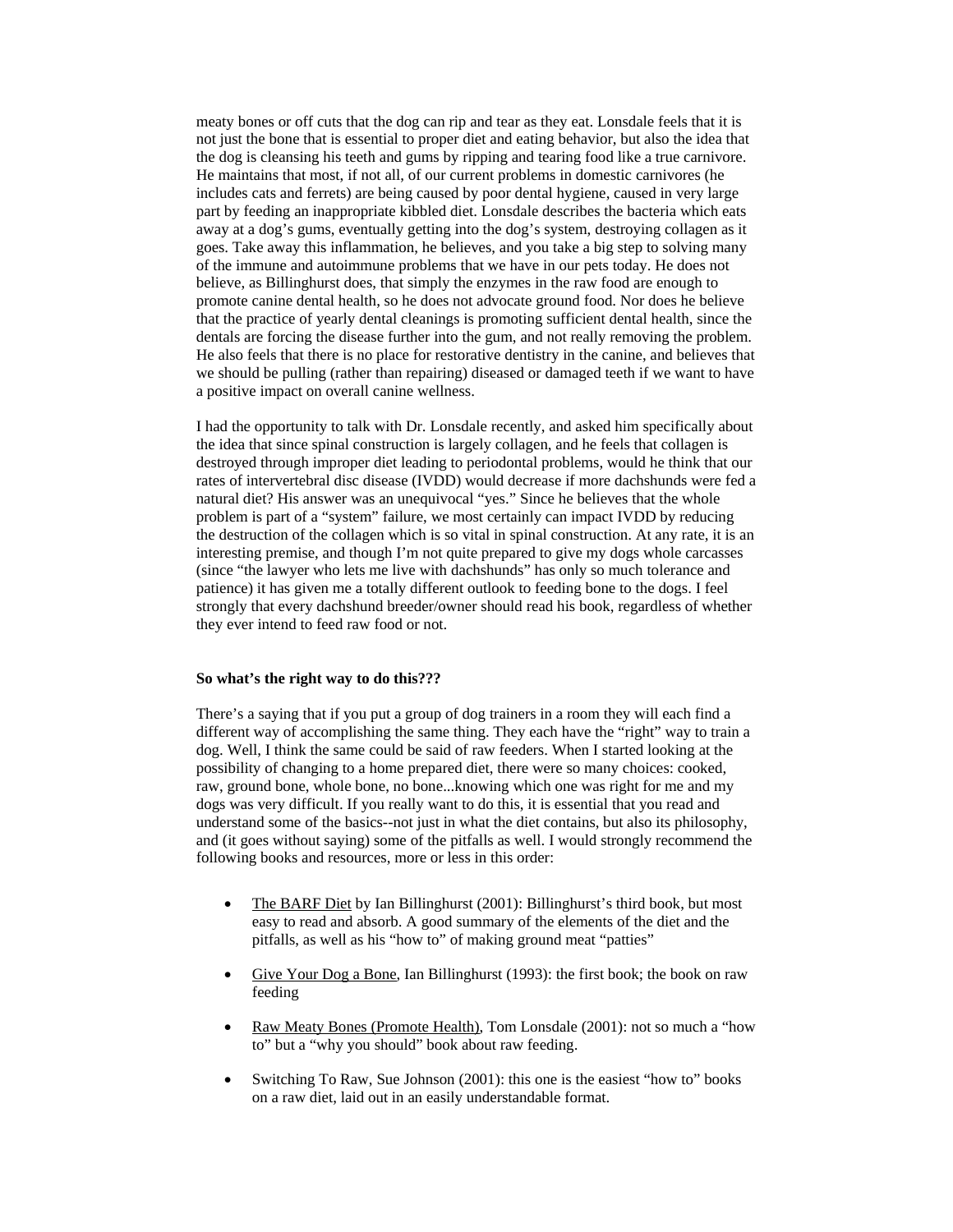• K9 Nutrition e-mail list group at Yahoo Groups: Moderated by a canine nutritionist, this list is not exclusively a list for raw feeders (which can get somewhat "militant"), but is definitely a group of people who care about feeding their dogs better.

*\*\*See the resource list for other books and web resources that you might find informative.*



#### **"How To" In a Nutshell**

My dogs' diet is relatively simple. Every other day they receive some sort of raw meaty bone (twice a day) as their meal...usually chicken wings or backs, which are easiest for me to get and keep in a very small freezer. ("The lawyer who has noticed the dachshunds look healthier" is buying me a new freezer--he says for dog food, but I know it's really so there will be room for ice cream in the freezer again!) Along with the raw meaty bones each dog gets a dollop of yogurt for the probiotic (beneficial bacteria) benefit, and the one dog who seems to have a more delicate digestion receives an enzyme tablet. I do not generally give any supplements with bone meals. Each day the dog receives 2-3% of their target weight in food...so for my dogs, approximately 3-4 ounces of food per meal. Approximately 50-60% of the dog's diet is raw meaty bones. This amount is easily adjusted if a dog is not feeling well, needs to reduce a bit, or is looking a little thin. Each meal is individual to the dog. (Please note that special cases such as puppies or pregnant and nursing bitches are outside the scope of this article.)

On alternate days, the dogs receive one of three meals: muscle meat, fish and vegetables, or organ meat. On these days, I include any supplements (usually Salmon Oil, Vitamin C, and Glucosamine--little else, since the nutrition is coming primarily from natural sources), an egg in the morning meal, and the yogurt or powdered probiotics. "Muscle meat" is really any meat I can get economically--usually ground turkey, but I have managed some lamb recently for a reasonable price. Fish and veggies consists of some sort of canned fish--usually mackerel, salmon, or sardines packed in water. I do use canned fish, even though it is "cooked," primarily for ease of storage. (You can feed raw fish, though my dogs have not been fond of it, and you should not feed raw pacific salmon due to the possibility of a type of fluke present in that sort of raw fish.) The vegetable portion consists of a couple tablespoons of pulped seasonal vegetables, usually including broccoli, zucchini, and some sort of leafy vegetable (All veggies for dogs must be pulped or cooked since dogs don't digest vegetable matter unless the cell walls are broken down for them. Green leafy vegetables are best, with only raw potatoes and onions as ones to avoid). Vegetables in the diet make up a very small amount of the diet, and substitute for some of the fiber that dogs might normally be getting when consuming whole carcasses. Many raw feeders feel that the amount of vegetable matter that a dog might consume naturally is so miniscule that they don't even feed it. Organ meat is fed on the third alternate day, consisting of any organ meat I can get--usually chicken gizzards, hearts, and livers.

One important concept to remember is that you are providing a balanced diet over time, very similar to the way we eat ourselves. We don't eat exactly the same items each day, and we derive different nutrients from a variety of foods. This is how this diet is designed to work too--with a variety of meat and vegetable sources providing varied nutrients to our dogs. It is how a dog would eat in the wild as well, opportunistically feeding on what was available. In addition, items found to be allergens for an individual dog are easily eliminated, and intolerances avoided.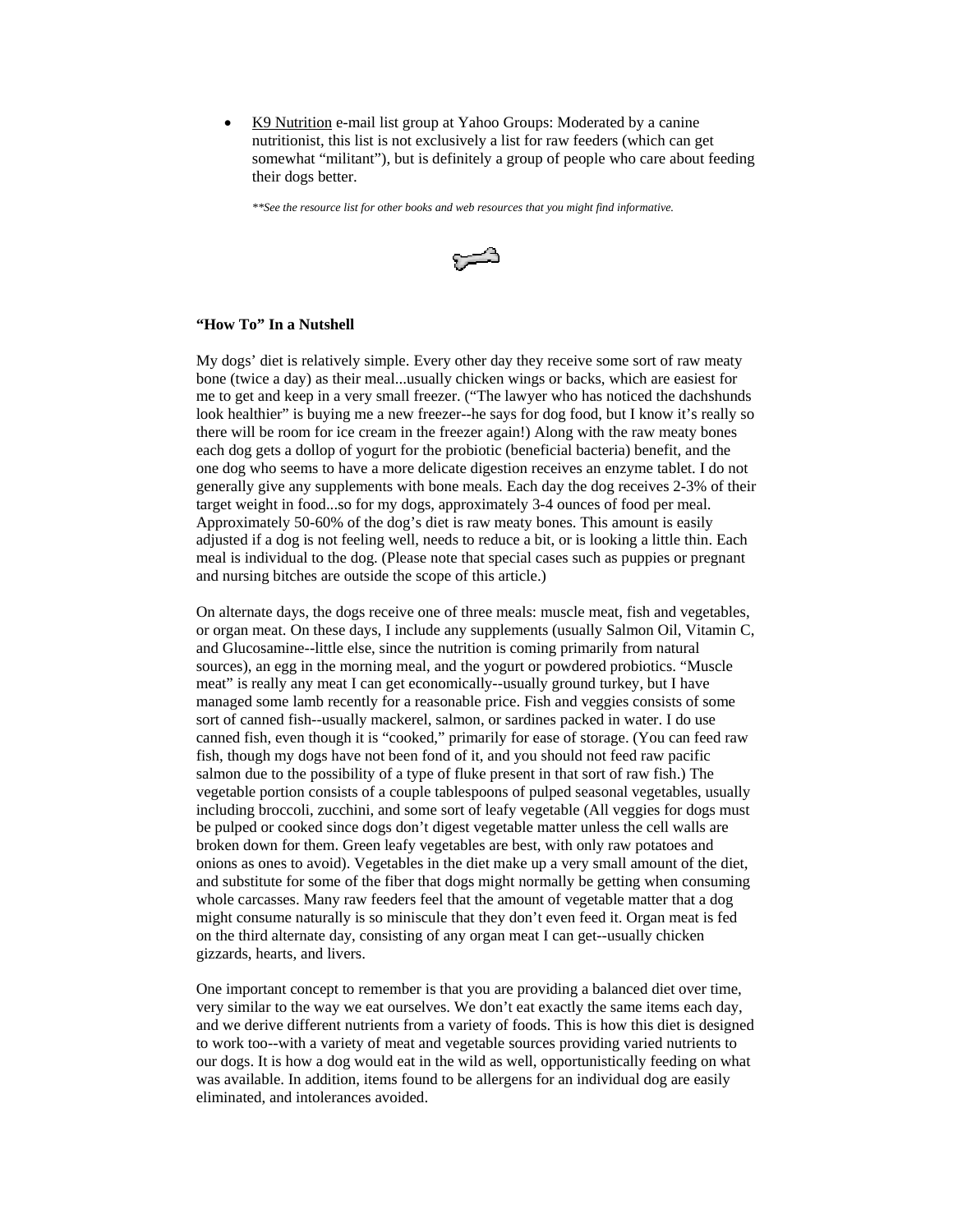Cost, by the way, is not a great deal more than premium kibble, and since my vet bills are already falling, I feel that I will eventually recoup the initial differences. Once the new freezer is in place, I will be able to buy less expensive cuts of meat and bones in bulk, driving the cost down yet again.

Now, that said, there is a different way of doing this in every single book. I have tried to summarize what each author does in their particular version of the diet, so you can see that it is far from "carved in stone" as to how this approach is carried out (see chart below).

| <b>Diet</b>         | <b>Meat</b>                                                                                                                | Grain                              | <b>Fast Day</b>                                          | <b>Supplements</b>                                                                    | <b>Other</b>                                                                                                                                  |
|---------------------|----------------------------------------------------------------------------------------------------------------------------|------------------------------------|----------------------------------------------------------|---------------------------------------------------------------------------------------|-----------------------------------------------------------------------------------------------------------------------------------------------|
| <b>Billinghurst</b> | various; whole or ground ves, cooked no, only before<br>bone                                                               |                                    | switching diet                                           | as needed; recommends<br>digestive enzymes $\&$<br>probiotics                         | moving to less varied<br>"patty" approach; has<br>developed commercial<br>product                                                             |
| Lonsdale            | various; whole bone only no<br>-- recommends carcasses                                                                     |                                    | no                                                       | no, except for specific<br>need                                                       | does not believe vegetables<br>are a necessary part of the<br>diet; allows for table scraps                                                   |
| <i>Schultze</i>     | various; primarily ground no<br>muscle meat; chicken<br>necks, backs; turkey<br>necks; believes some raw<br>bone essential |                                    | yes, one day<br>per week for<br>normal healthy<br>adults | yes, recommends kelp,<br>alfalfa, cod liver oil,<br>EFA's, Vitamin C                  |                                                                                                                                               |
| <b>McKay</b>        | various; ground--no<br>whole bone                                                                                          | no (old<br>version of<br>diet did) | no, only<br>permits<br>voluntary fast<br>by animal       | yes!! specifically<br>demands her brand of<br>multi vitamin and calcium<br>supplement | sells both commercial diet<br>and supplement                                                                                                  |
| <b>Volhard</b>      | muscle meat (only<br>recreational bone--use<br>bone meal for calcium<br>source); alternative grain<br>meal for breakfast   | yes                                | yes, $1/2$ day<br>fast $1X/wk$                           | ves, many                                                                             | belief that diet can be<br>adjusted according to needs<br>of dog using kinesiology to<br>determine needs; markets<br>commercial "mix in" diet |
| <b>Pitcairn</b>     | primarily raw ground<br>muscle meat:<br>recommends recreational<br>bones for dental health                                 | ves                                | no                                                       | yes, yeast, bone meal, kelp provides set "recipes" for                                | various needs                                                                                                                                 |
| Johnson             | various; whole or ground no<br>bone                                                                                        |                                    | no                                                       | yes, as needed; similar to<br>Schultze                                                | rotates elements of the diet<br>daily                                                                                                         |



## **Comparison of Various Raw Food Diets**

Commercial diets ranging from dehydrated to frozen, ground meat and bone, meat and vegetable patties (which are a blend of all of my various days with percentages of each element included in each patty) are available too (though fairly expensive). It works for me to prepare meat and veggies into ziploc bags that include enough food for a day's meals for all 3 dogs. I do this about once a month. Then it is a simple matter to remove a package the night before so that it is defrosted for the morning feeding.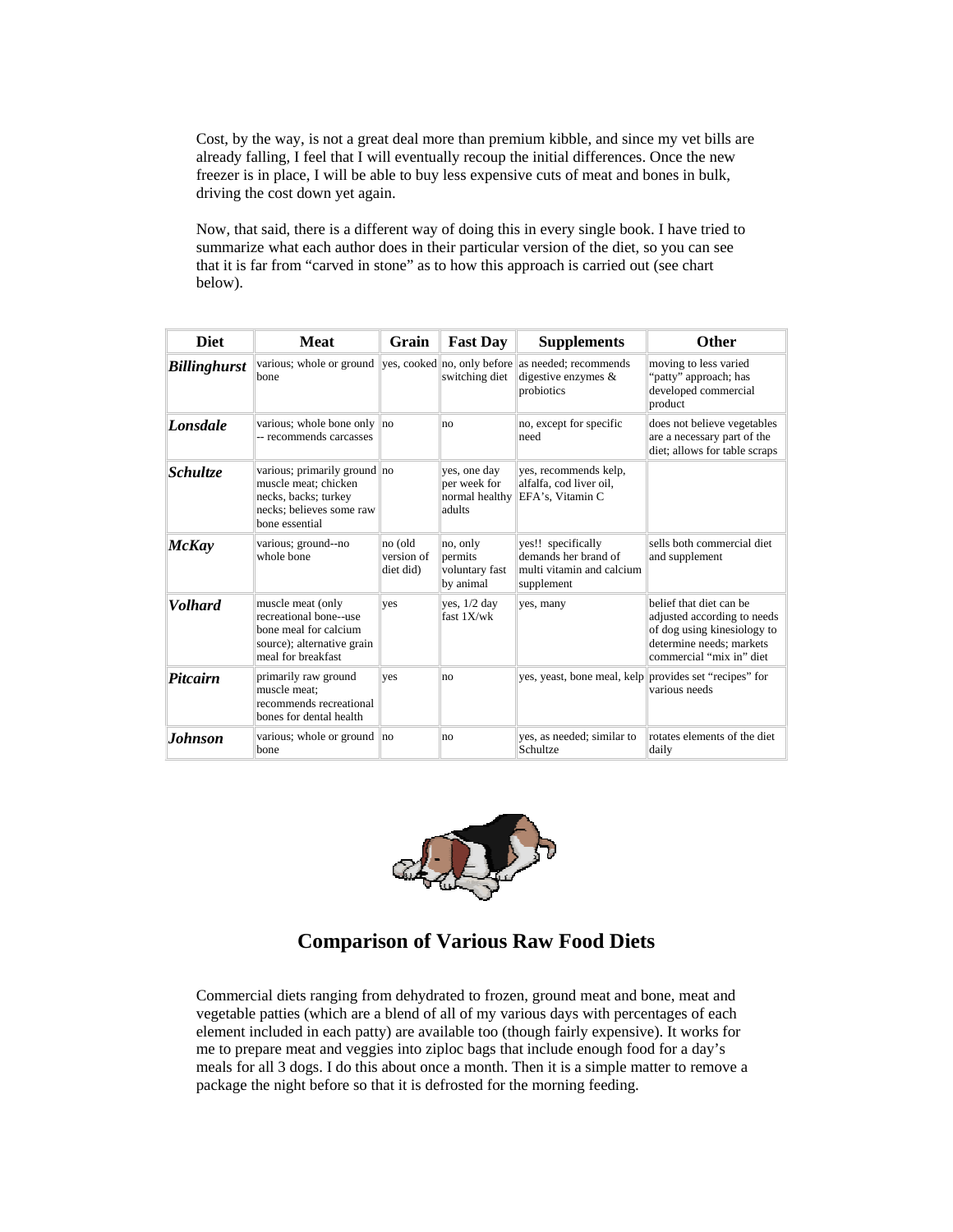#### **Noticeable Benefits**

Here are some of the benefits I have noticed since my dogs have been on this diet:

- The dog with food intolerances seems far less itchy...and in fact, has come off all medication except for supplemental salmon oil and immune-complex multivitamin. Since this was my primary reason for starting this, I think I have been successful.
- Teeth are cleaner. Neither dog needed dental care at the annual checkup.
- Fewer anal gland problems.
- Less waste in the yard by fully half and what is produced does not have an odor. I was amazed by this, as was "the lawyer who mows the dachshunds' yard."
- The one dog who was coprophagic (eats stools...yuck) no longer does that. I had previously tried everything, and am actually surprised that I could see this change in a three year old dog.
- Dry and itchy skin is gone. Ragged ear tips are gone. Bare patch caused by a small abscess (on the show side, of course) has regrown hair. Less shedding.
- Dogs are much leaner.
- Increased energy.

So, I am pleased with the outcome so far and intend to continue feeding this way for the foreseeable future. I believe my dogs' ultimate health and well-being depend on it. There is a wealth of good information available in print and on the internet that can help if you want to investigate this way of feeding--whether it is only your intention to begin adding whole, uncooked foods to your dogs' diet, or to switch "whole hog" (pun intended) to a bone and raw food diet. I hope that some of you have found this helpful, and might consider looking a little more closely at your dogs' food. They are what they eat!



**Resources**

## **Books**

(Most Books are available through Dogwise.) *A portion of the proceeds of books purchased through the links below*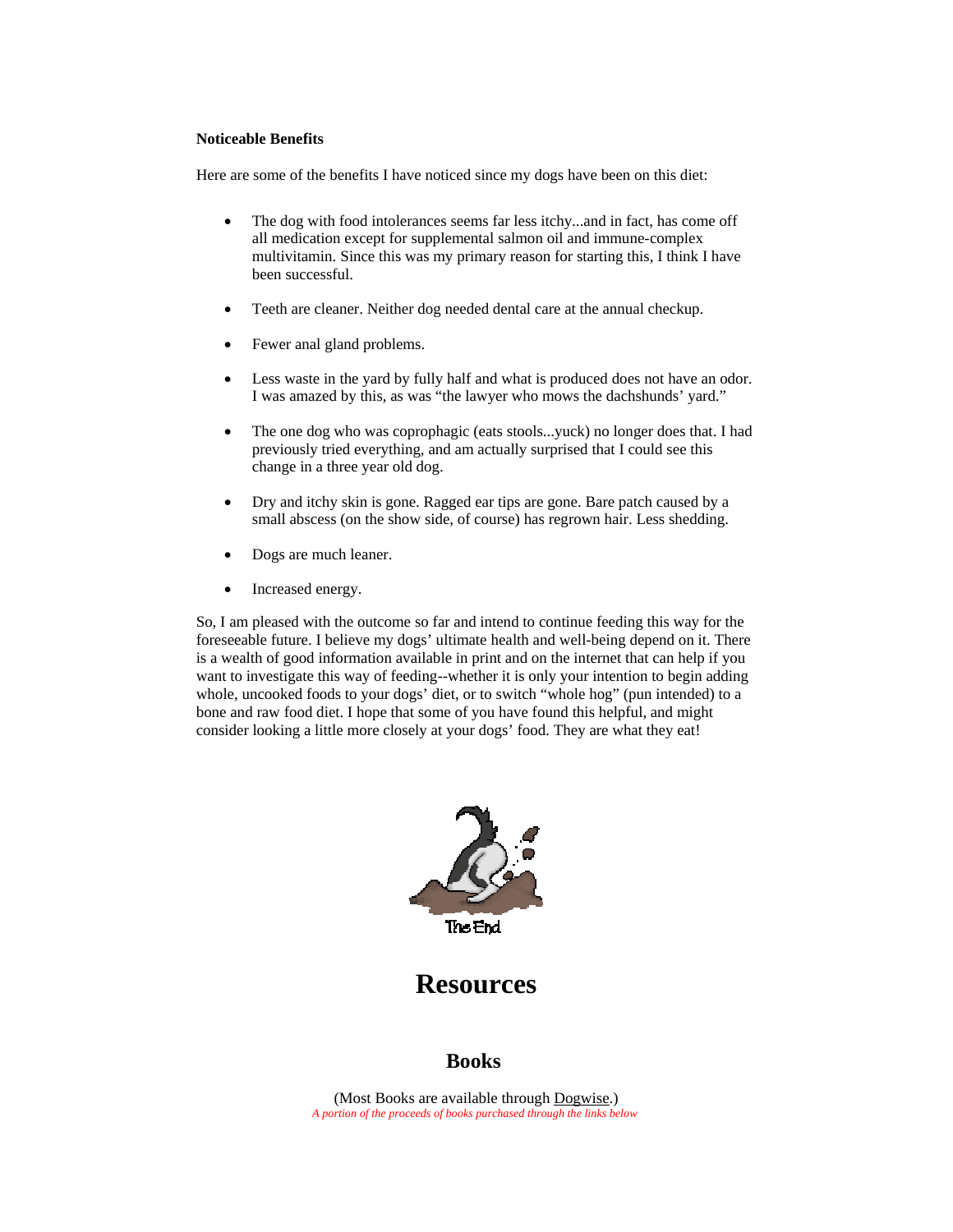### **Raw and Homecooked Feeding**

Billinghurst, Ian. The BARF Diet: Raw Feeding for Dogs and Cats Using Evolutionary Principles, NSW, Australia: Ian Billinghurst, 2001.

Billinghurst, Ian. Give Your Dog A Bone, NSW, Australia: Ian Billinghurst, 1993.

Billinghurst, Ian. Grow Your Pups With Bones, NSW, Australia: Ian Billinghurst, 1998.

Johnson, Susan K. Switching to Raw: A Fresh Food Diet For Dogs That Makes Sense, Lavon, TX: Birchrun Basics, 2001

Lonsdale, Tom. Raw Meaty Bones: Promote Health, NSW, Australia: Rivetco P/L, 2001.

McKay, Pat. Reigning Cats and Dogs: Good Nutrition, Happy Healthy Animals, Pasadena, CA: Oscar Publications, 1999.

Pitcairn, Richard H. DVM & Pitcairn, Susan H. Dr. Pitcairn's complete Guide to Natural Health for Dogs and Cats. Rodale, 1982.

Schultze, Kymythy R. Natural Nutrition for Dogs and Cats: The Ultimate Diet. Carlsbad, CA: Hay House, 1998.

Volhard, Wendy & Brown, Kerry, DVM. Holistic Guide for a Healthy Dog, 2nd Edition, Foster City, CA: Howell Book House, 2000.

## **Other Related Health Topics**

Ackerman, Lowell, DVM. Canine Nutrition: What Every Owner, Breeder, and Trainer Should Know

Goldstein, Martin, DVM. The Nature of Animal Healing. New York: Ballentine, 1999.

Lazarus, Pat. Keep Your Pet Healthy the Natural Way. New York: Fawcett, 1999.

Levin, Caroline D. RN. Dogs, Diet, and Disease: An Owner's guide to Diabetes Mellitus, Pancreatitis, Cushing's Disease, & More. Oregon City, OR: Lantern Publications, 2001.

Martin, Ann N. Foods Pets Die For: Shocking Facts About Pet Food, Troutdale, OR: New Sage Press, 1997.

Messonnier, Shawn, DVM. The Allergy Solution for Dogs. Roseville, CA: Prima Publishing, 2000.

Plechner, Alfred J., DVM & Zucker, Martin. Pet Allergies: Remedies for an Epidemic. Inglewood, CA: Dr. Goodpet Laboratories, 1986.

## **Websites/Online Articles**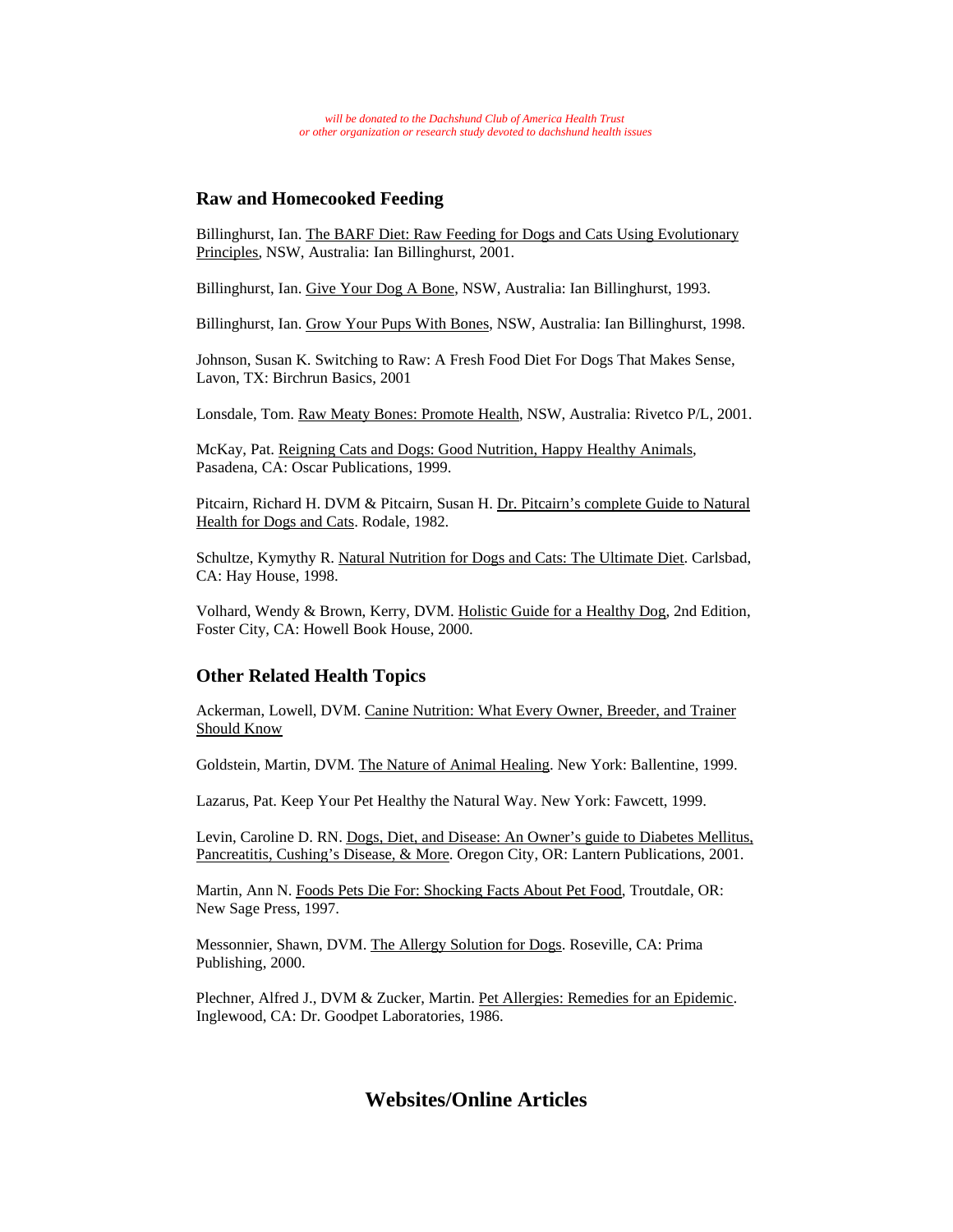#### *(The following links will open in a new browser window)*

http://www.barfworld.com Ian Billinghurst's BARFworld site

http://www.rawmeatybones.com Tom Lonsdale's site; many articles

http://home.earthlink.net/~affenbar/ Ultimate Diet (Kymythy Schultze's) web page

http://www.volhard.com Volhard Nutrition and Training website

http://www.switchingtoraw.com Susan Johnson's Switching To Raw site; good collection of links

http://www.b-naturals.com Canine nutritionist Lew Olsen's site; Newsletters on nutrition & Health; Transitional (kibble to raw) diet on the recipes page; Link to K9\_Nutrition list

http://www.homestead.com/VonHapsburg

 VonHapsburg Great Danes, BC, Canada. Feeding raw food for 8 years; 3 generations; Great Danes; articles and links

> http://www.homestead.com/VonHapsburg/petfood.html "Pet Food--Our Pets Are Dying for It" by Sandra Brigola

http://www.api4animals.org/doc.asp?ID=79&print=y "What's Really In Pet Food"

#### http://www.caberfeidh.com

 Caber Feidh Scottish Deerhounds; naturally reared since 1986; Excellent articles on raw feeding and holistic health care

 http://forum.doghobbyist.com/bonesraw/messages/2.html "Why Most Vets Don't Like Raw Diets" - unpublished article by Christie Keith

http://www.auntjeni.com Commercial raw food; natural feeding articles by Jenifer Boniface

http://www.drpitcairn.com

 Dr. Richard Pitcairn's site; articles on Nutrition, including Calcium Supplementation and Raw Meat Diets

http://www.patmckay.com Nutritionist Pat McKay's site; Articles; Commercial raw product

> http://www.patmckay.com/COOK&BONE.html "COOK and BONE are four-letter words"

> http://www.patmckay.com/Article\_2.html "The Poisons in Pet Food" by John Anderson